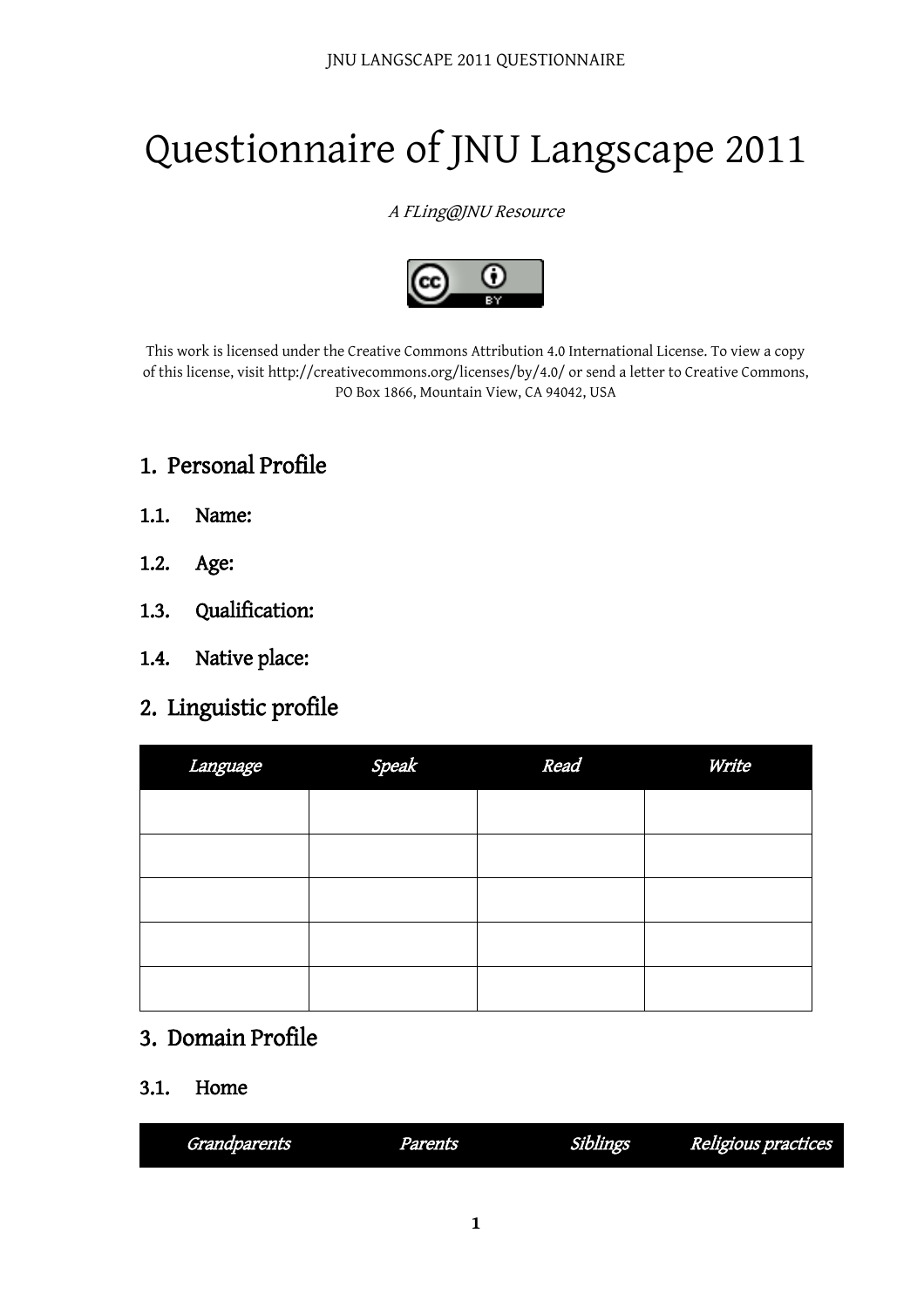#### JNU LANGSCAPE 2011 QUESTIONNAIRE

#### 3.2. Friends

| Classroom | Canteen | Hostel |
|-----------|---------|--------|
|           |         |        |

## 3.3. Domestic help (at home)

| Domestic help (at home) |  |
|-------------------------|--|

#### 3.4. Centre

| Teachers | <i><b>Classmates</b></i> | Office staff Conferences |
|----------|--------------------------|--------------------------|
|          |                          |                          |

## 3.5. Public Places (in native-place)

| Bank         |  |
|--------------|--|
| Hospitals    |  |
| Post offices |  |
| Market       |  |

## 3.6. Media (at home)

| <b>News</b> |  |
|-------------|--|
| Movies      |  |
| Songs       |  |

# 4. Multilingualism and Education

## 4.1. Which languages were used by teachers in & outside the classroom?

| Place  | In class | Outside class |
|--------|----------|---------------|
| School |          |               |